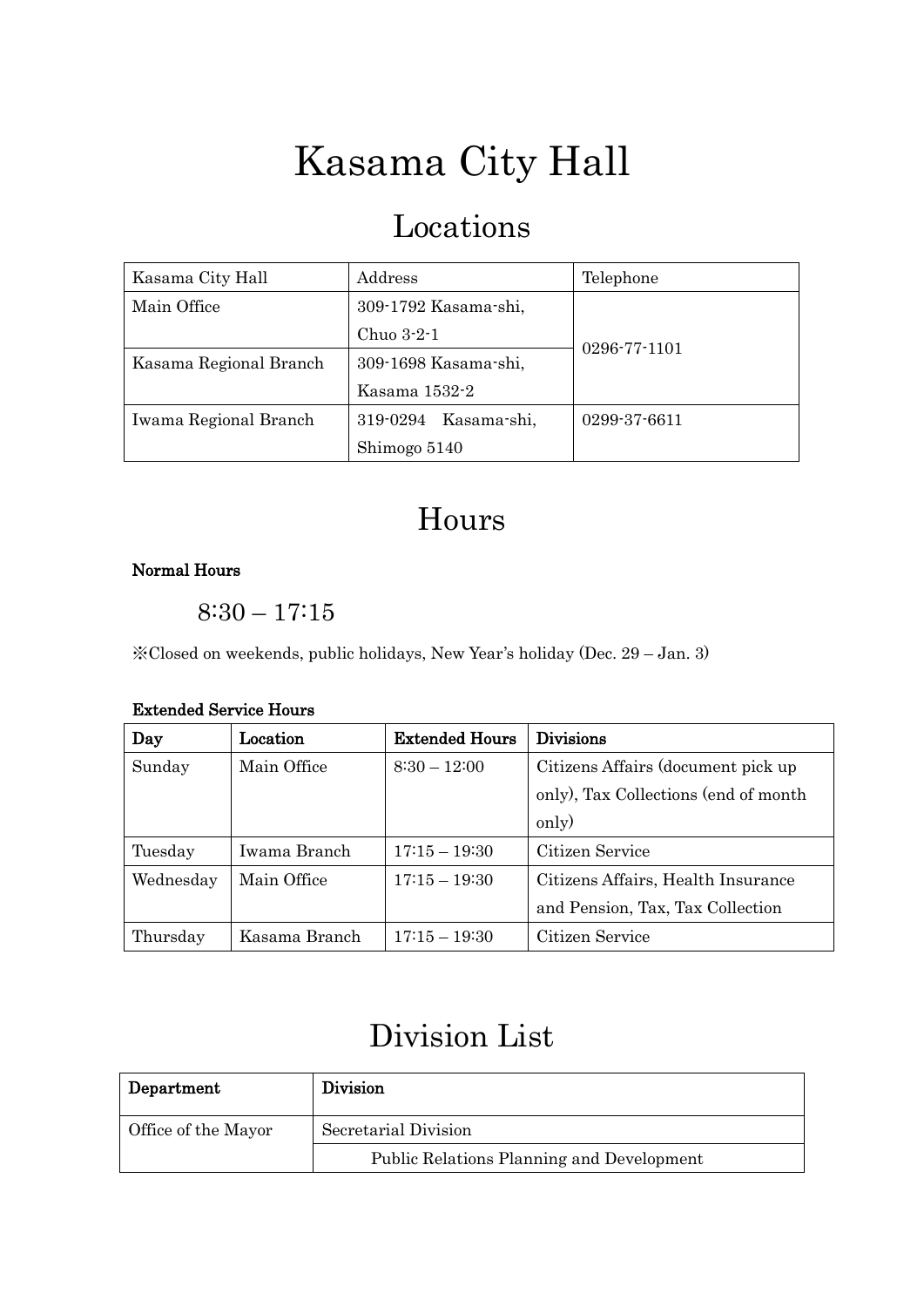|                       | Secretarial Division                                           |  |
|-----------------------|----------------------------------------------------------------|--|
|                       | Personnel Payroll Group                                        |  |
|                       | Project Planning / Public Policy Division                      |  |
|                       | Prospective Business Proposals and Promotions                  |  |
|                       | Administrative Management Division                             |  |
| Department of General | General Affairs Administrative Division                        |  |
| Affairs               | Crisis Management Office                                       |  |
|                       | Committee for Election Administration                          |  |
|                       | Audit Committee Secretariat                                    |  |
|                       | <b>Assets Management Division</b>                              |  |
|                       | Public Financial Affairs Division                              |  |
|                       | Contract Inspection                                            |  |
|                       | <b>Tax Division</b>                                            |  |
|                       | Tax Collection Division                                        |  |
|                       | Kasama Regional Branch Community Division                      |  |
|                       | Iwama Regional Branch Community Division                       |  |
| Department of Civic   | Civic Activities Division                                      |  |
| Life                  | Citizens Affairs Division                                      |  |
|                       | Passport Center                                                |  |
|                       | <b>Environmental Conservation Division</b>                     |  |
|                       | Kasama Regional Branch Citizen Service Division                |  |
|                       | Iwama Regional Branch Citizen Service Division                 |  |
| Department of Health  | Social Welfare Division                                        |  |
| and Welfare           | Child Welfare Division (Childrens Social Services and Support) |  |
|                       | Elderly (Senior) Welfare Division                              |  |
|                       | Health Insurance and Pension Services Division                 |  |
|                       | <b>Health Promotion Division</b>                               |  |
|                       | Health Center                                                  |  |
|                       | Kasama Regional Branch Welfare Division                        |  |
|                       | Iwama Regional Branch Welfare Division                         |  |
| Department of         | Agricultural Administration Division                           |  |
| Commerce and          | Project Planning Office                                        |  |
| Industry              | <b>Commerce Division</b>                                       |  |
|                       | Tourism Division                                               |  |
|                       | Tourism Development Office                                     |  |
|                       | Michi-no-Eki Development Division                              |  |